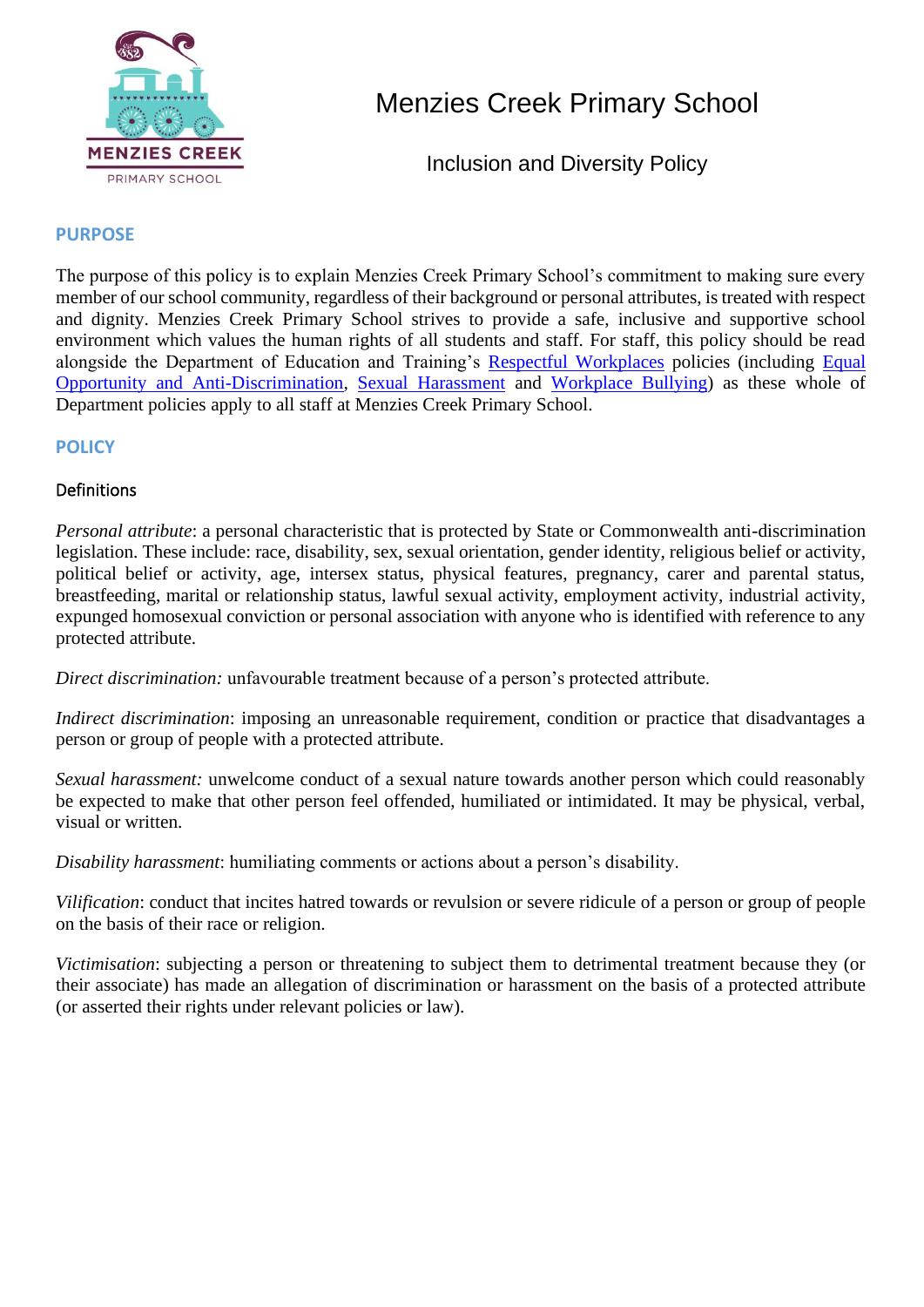

# Menzies Creek Primary School

Inclusion and Diversity Policy

### Inclusion and diversity

Menzies Creek Primary School is committed to creating a school community where all members of our school community are welcomed, accepted and treated equitably and with respect regardless of their backgrounds or personal attributes such as race, language, religious beliefs, gender identity, disability or sexual orientation so that they can participate, achieve and thrive at school.

Menzies Creek Primary School acknowledges and celebrates the diversity of backgrounds and experiences in our school community and we will not tolerate behaviours, language or practices that label, stereotype or demean others. At Menzies Creek Primary School we value the human rights of every student and we take our obligations under anti-discrimination laws and the Charter of Human Rights and Responsibilities seriously.

Menzies Creek Primary School will:

• Actively nurture and promote a culture where everyone is treated with respect and dignity

• ensure that students are not discriminated against (directly or indirectly) and where necessary, are reasonably accommodated to participate in their education and school activities (eg schools sports, concerts, on the same basis as their peers

- acknowledge and respond to the diverse needs, identities and strengths of all students
- encourage empathy and fairness towards others
- challenge stereotypes that promote prejudicial and biased behaviours and practices
- contribute to positive learning, engagement and wellbeing outcomes for students
- respond to complaints and allegations appropriately and ensure that students are not victimised.

Bullying, unlawful discrimination, harassment, vilification and other forms of inappropriate behaviour targeting individuals or groups because of their personal attributes will not be tolerated at Menzies Creek Primary School. We will take appropriate measures, consistent with our *Student Wellbeing and Engagement* and *Bullying* policies to respond to students who demonstrate these behaviours at our school.

Students who may have experienced or witnessed this type of behaviour are encouraged to speak up and to let their teachers, parents or carers know about those behaviours to ensure that inappropriate behaviour can be addressed.

#### **Reasonable adjustments for students with disabilities**